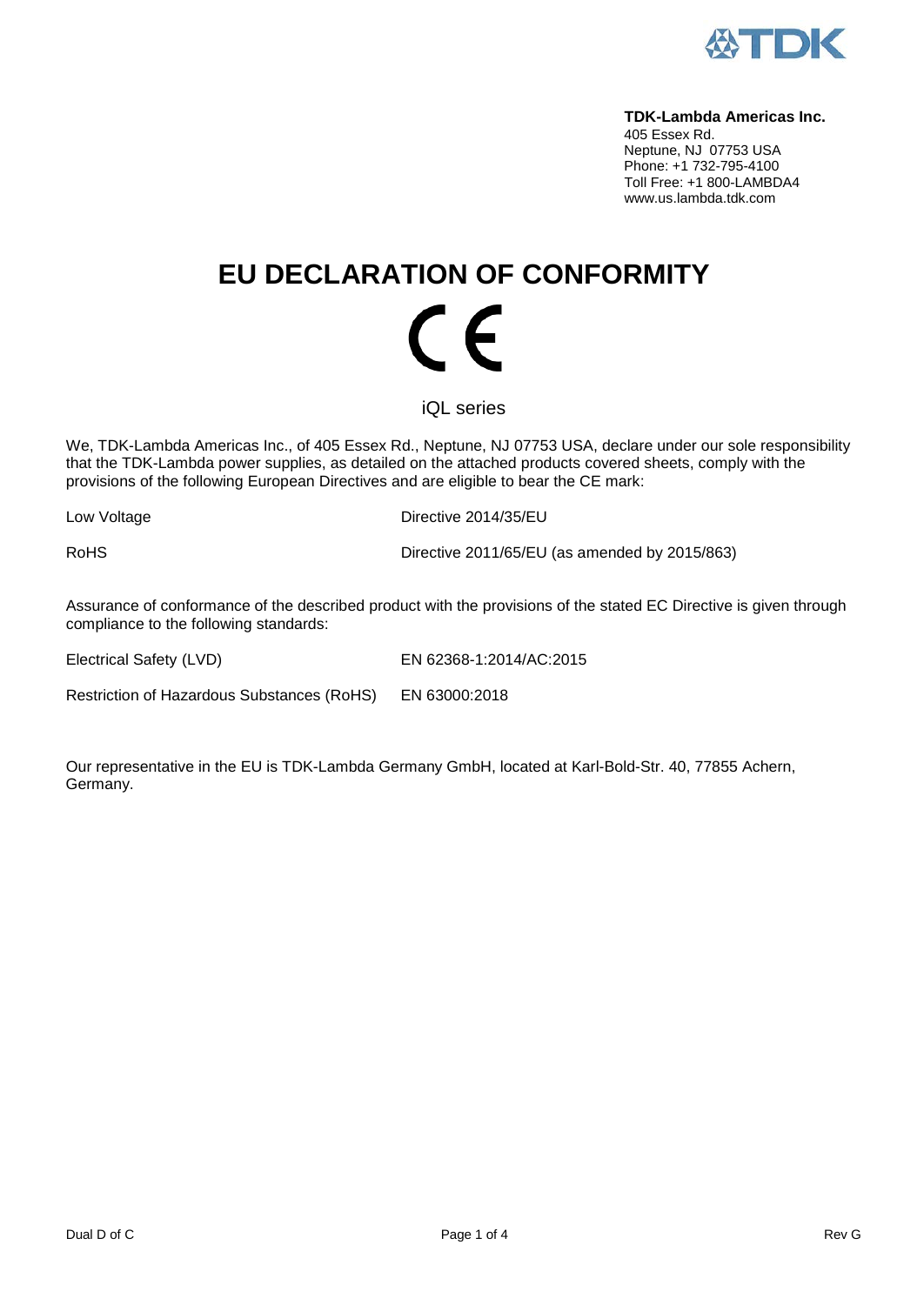

#### **TDK-Lambda Americas Inc.**

405 Essex Rd. Neptune, NJ 07753 USA Phone: +1 732-795-4100 Toll Free: +1 800-LAMBDA4 www.us.lambda.tdk.com

## **UK DECLARATION OF CONFORMITY**

# UK<br>CA

iQL series

We, TDK-Lambda Americas Inc., of 405 Essex Rd., Neptune, NJ 07753 USA, declare under our sole responsibility that the TDK-Lambda power supplies, as detailed on the attached products covered sheets, comply with the provisions of the following European Directives and are eligible to bear the UKCA mark:

Electrical Equipment (Safety) Regulations 2016

Restriction of the Use of Certain Hazardous Substances in Electrical & Electronic Equipment Regulations 2012

Assurance of conformance of the described product with the provisions of the stated UK Regulation is given through compliance to the following standards:

Electrical Safety EN 62368-1:2014/AC:2015

Restriction of Hazardous Substances (RoHS) EN 63000:2018

Our representative in the UK is TDK-Lambda UK Ltd, located at Kingsley Avenue, Ilfracombe, Devon, EX34 8ES, UK.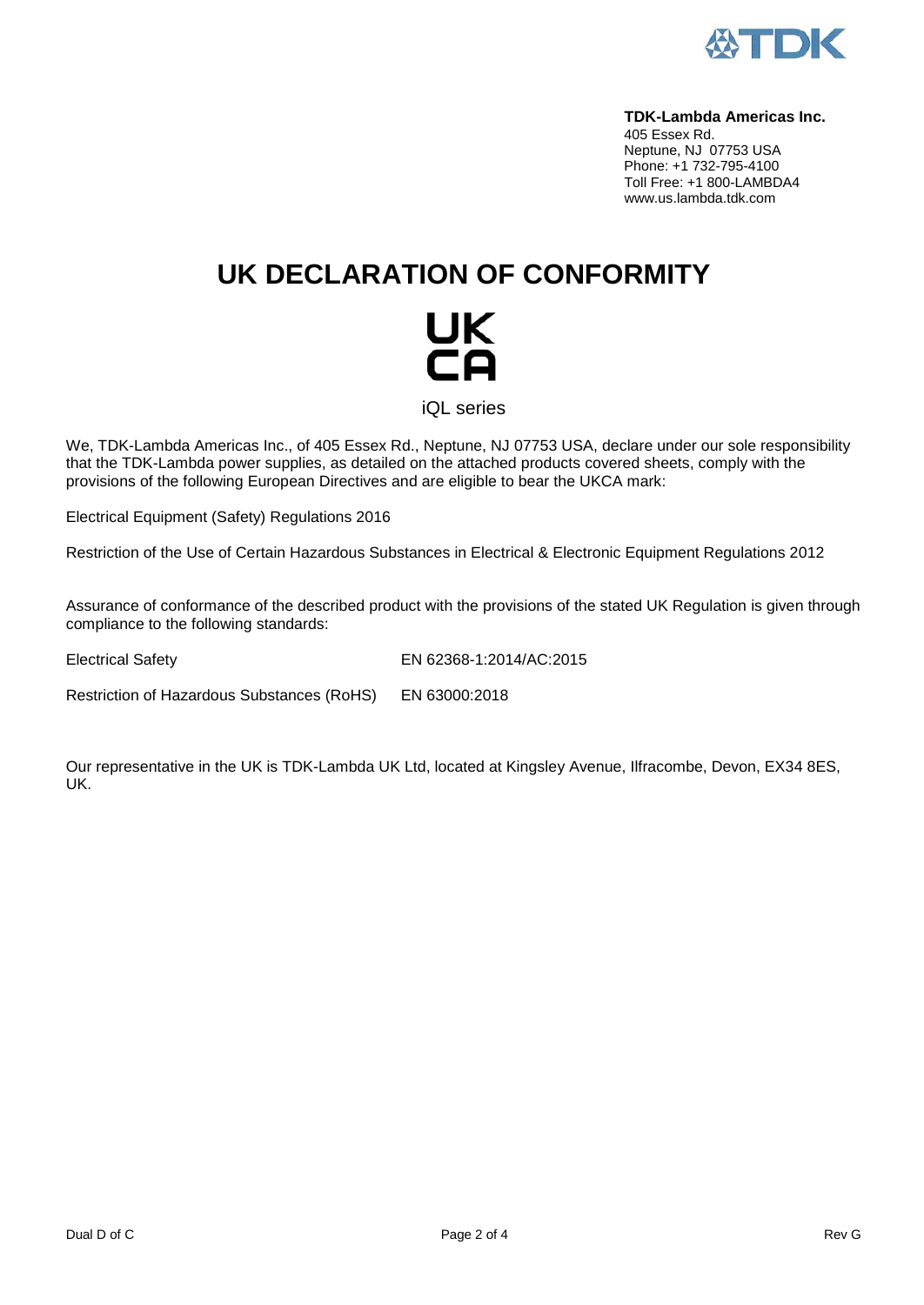

### **iQL series – Products Covered**

iQL480xxAyyyV-zzz-R,

iQL240xxAyyyV-zzz-R

Where:  $xx = 08$  through 60 yyy = 012 through 280 zzz = any combination of numbers or alphanumeric characters. -R to denote RoHS compliance